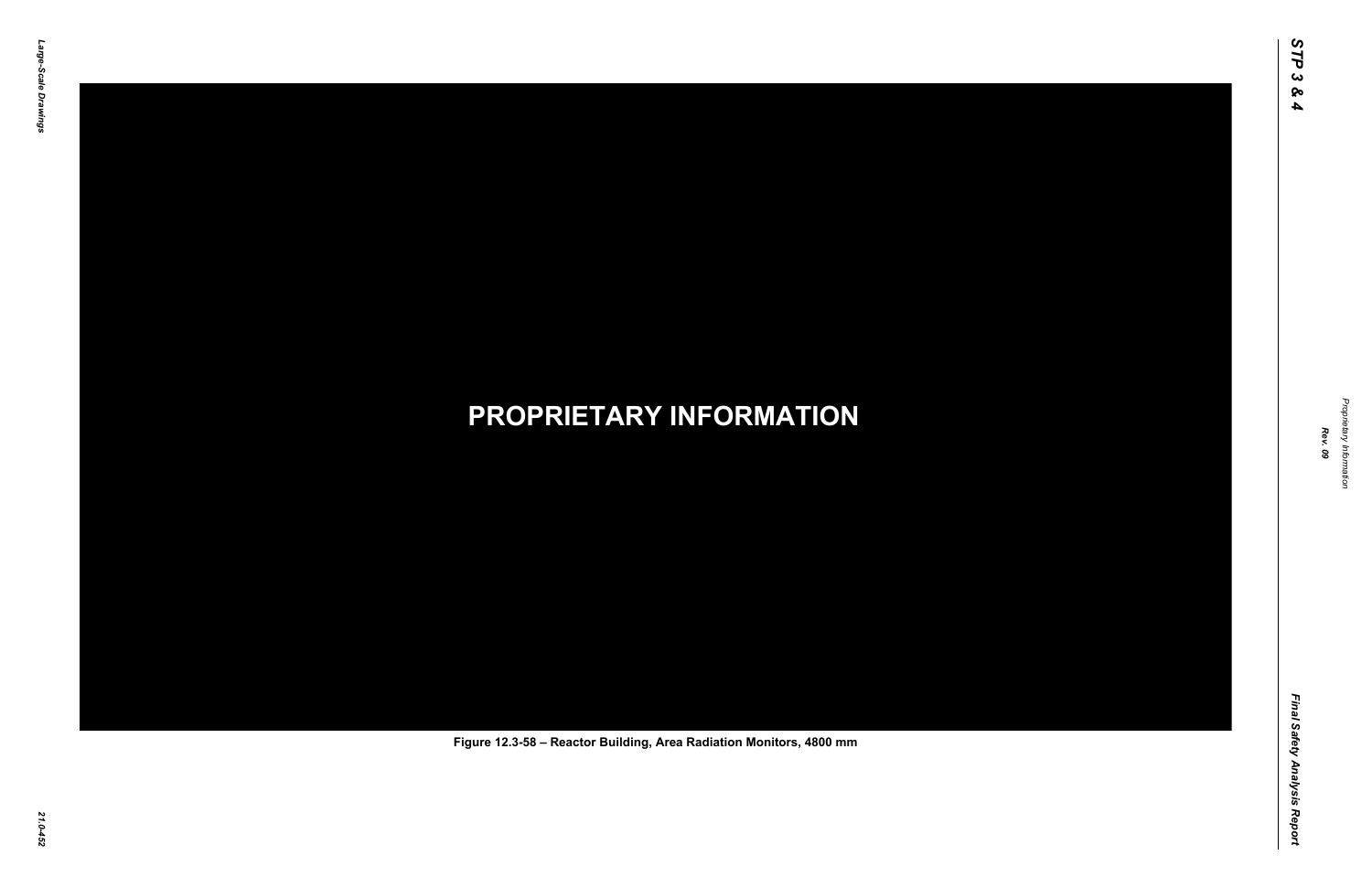

Proprietary Information *Proprietary Information*

#### *21.0-453* **PROPRIETARY INFORMATION Figure 12.3-60 – Reactor Building, Area Radiation Monitors, 23500 mm**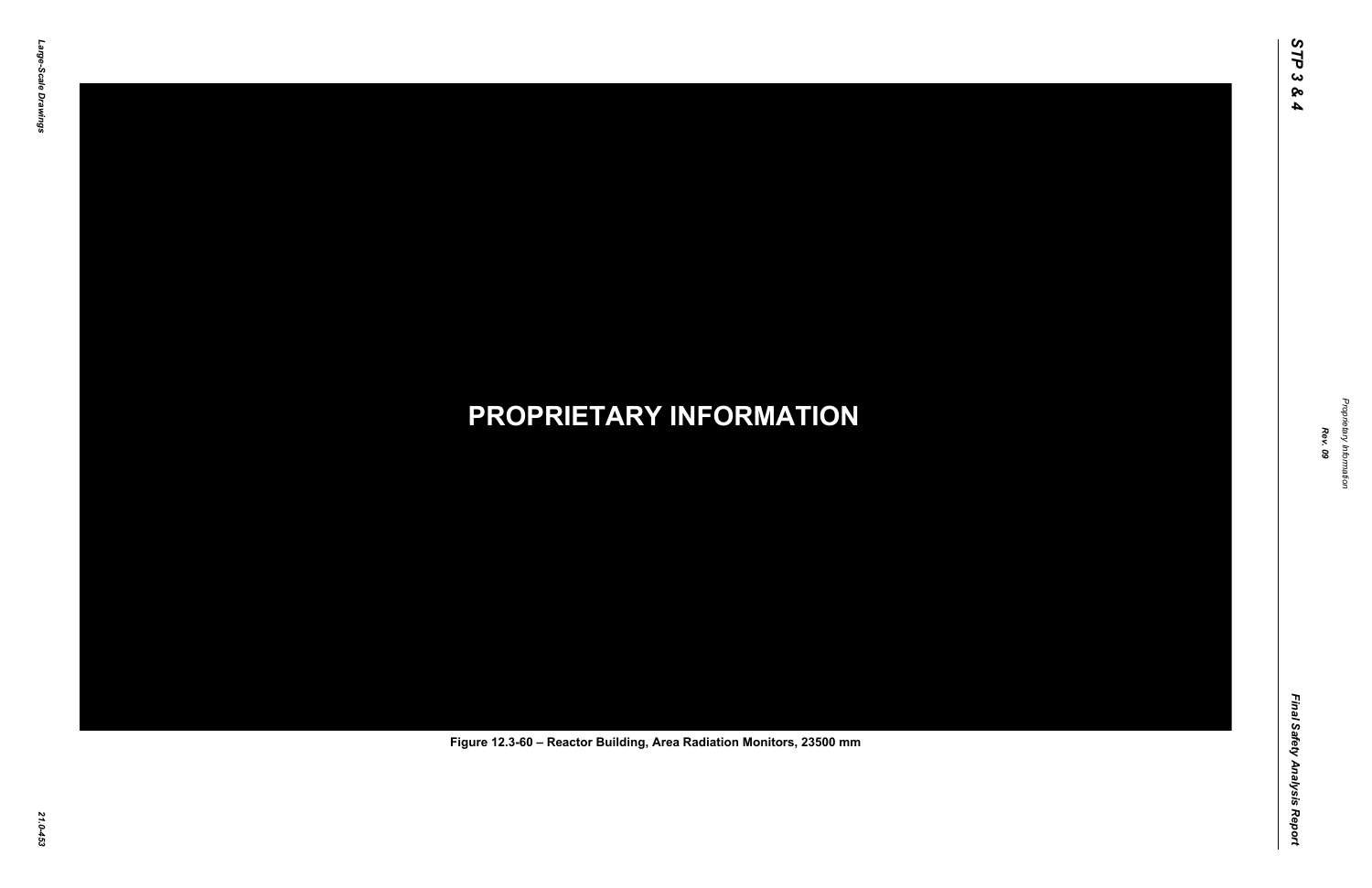

Proprietary Information *Proprietary Information*

#### *21.0-454* **PROPRIETARY INFORMATION Figure 12.3-62 – Reactor Building, Area Radiation Monitors, 31700 mm**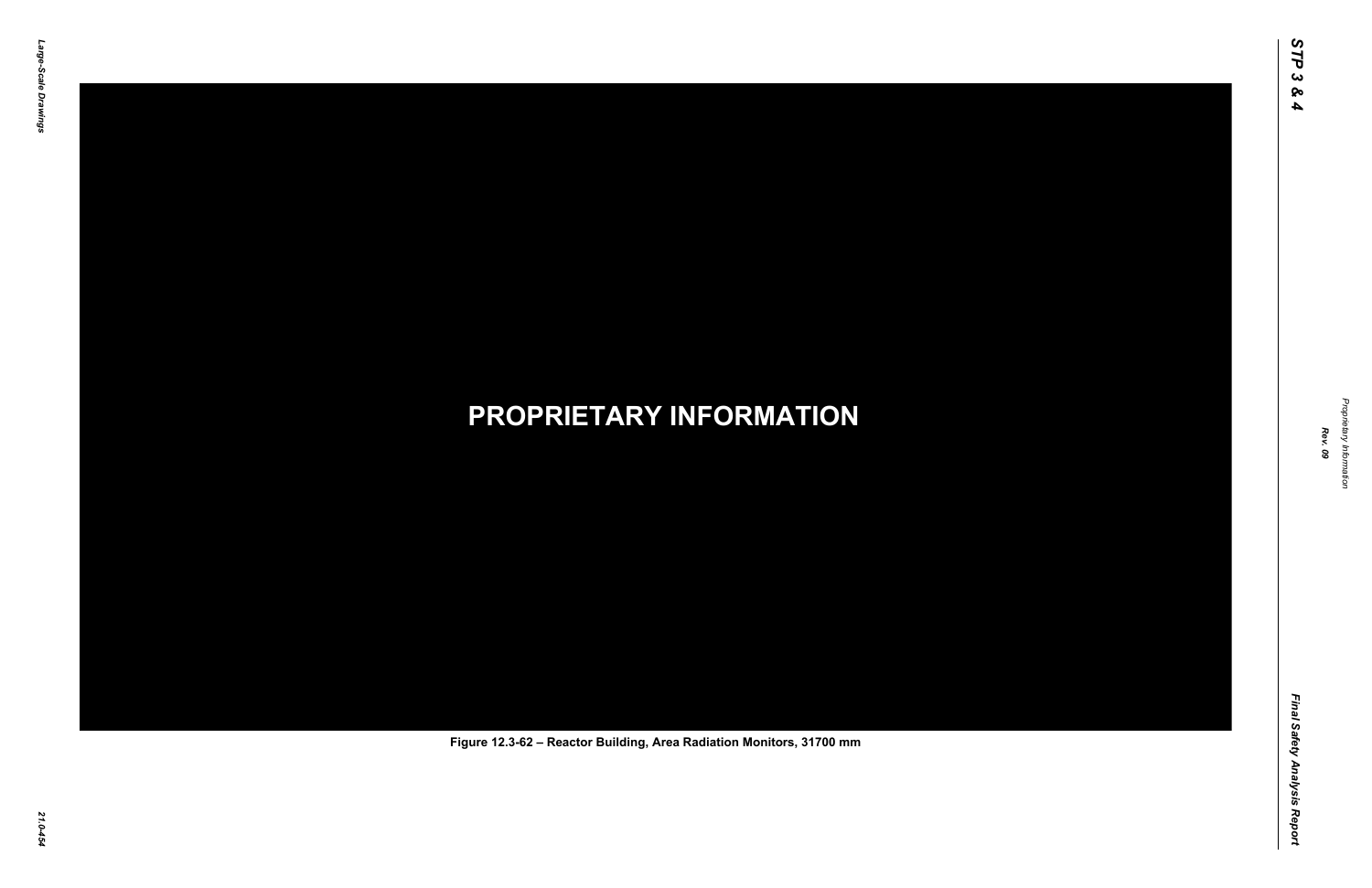

Proprietary Information *Proprietary Information*

#### *21.0-455* **PROPRIETARY INFORMATION Figure 12.3-66 – Radwaste Building, Area Radiation Monitors at Elevation 5300 mm**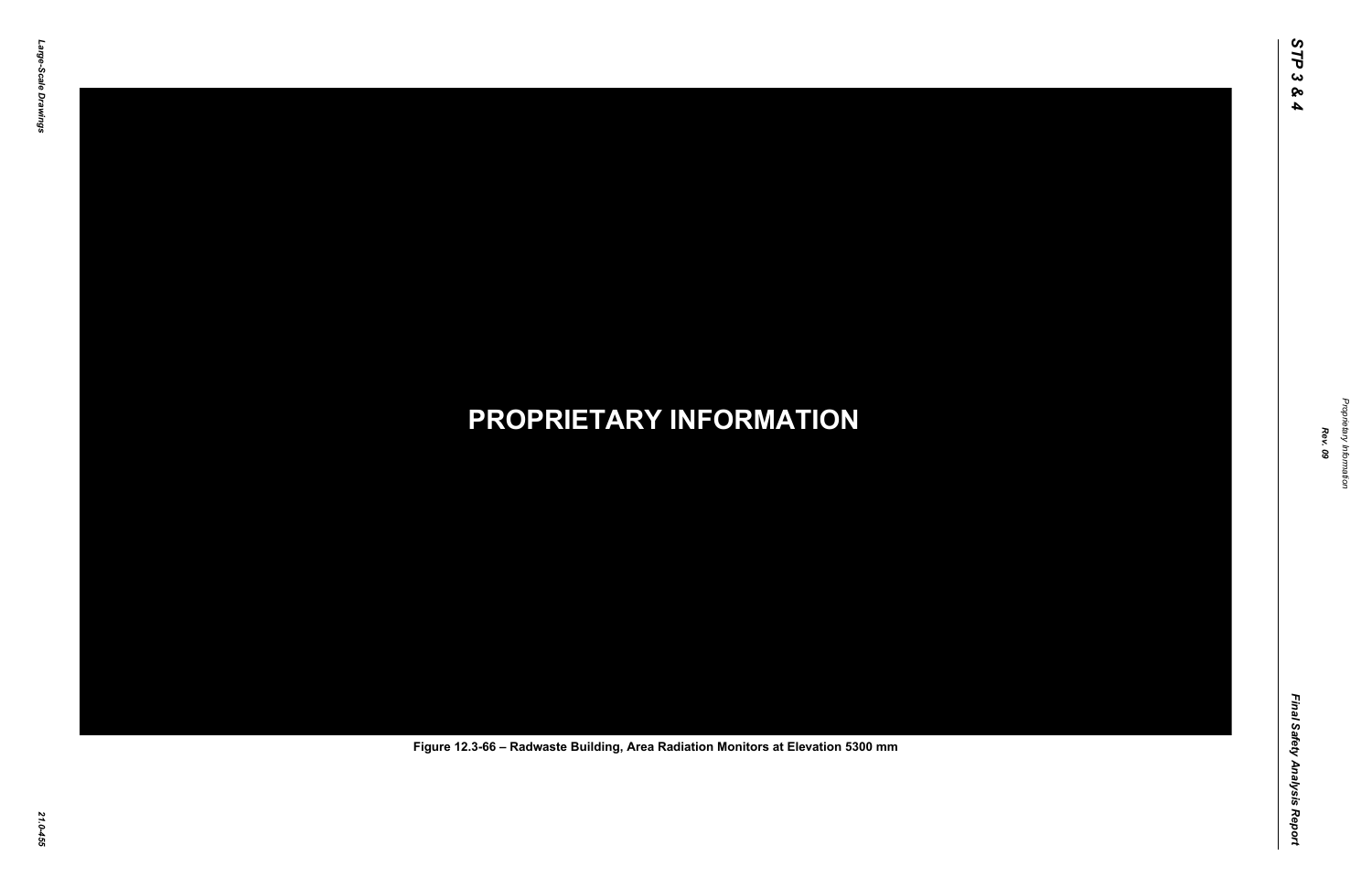

Proprietary Information *Proprietary Information*

#### *21.0-456* **PROPRIETARY INFORMATION Figure 12.3-67 – Radwaste Building, Area Radiation Monitors at Elevation 12300 mm**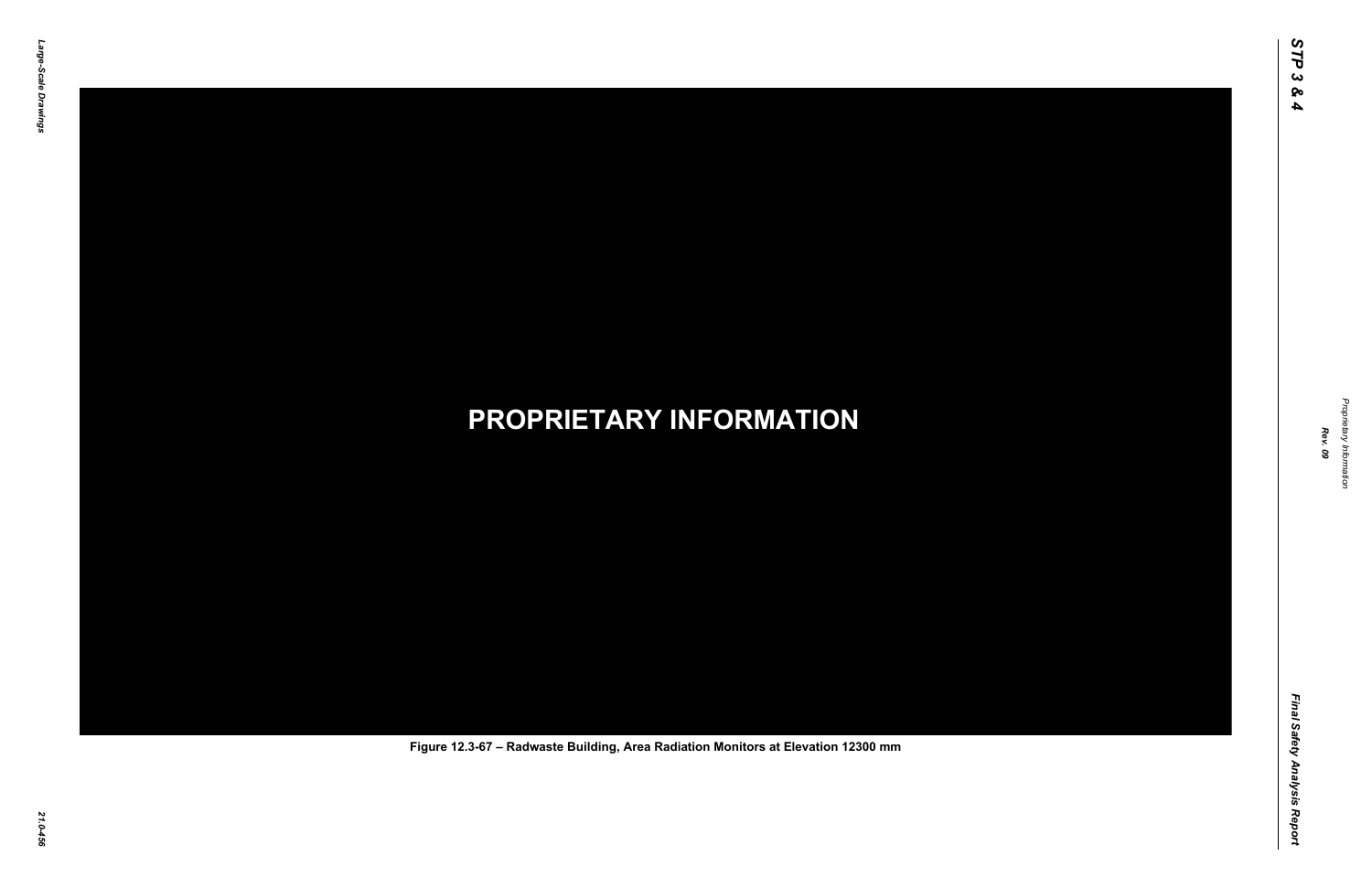Final Safety Analysis Report *Final Safety Analysis Report*



Proprietary Information *Proprietary Information*

# *21.0-457* **PROPRIETARY INFORMATION Figure 12.3-68 – Turbine Building B1F Floor Level, Area Radiation Monitors, Elevation 2300 mm**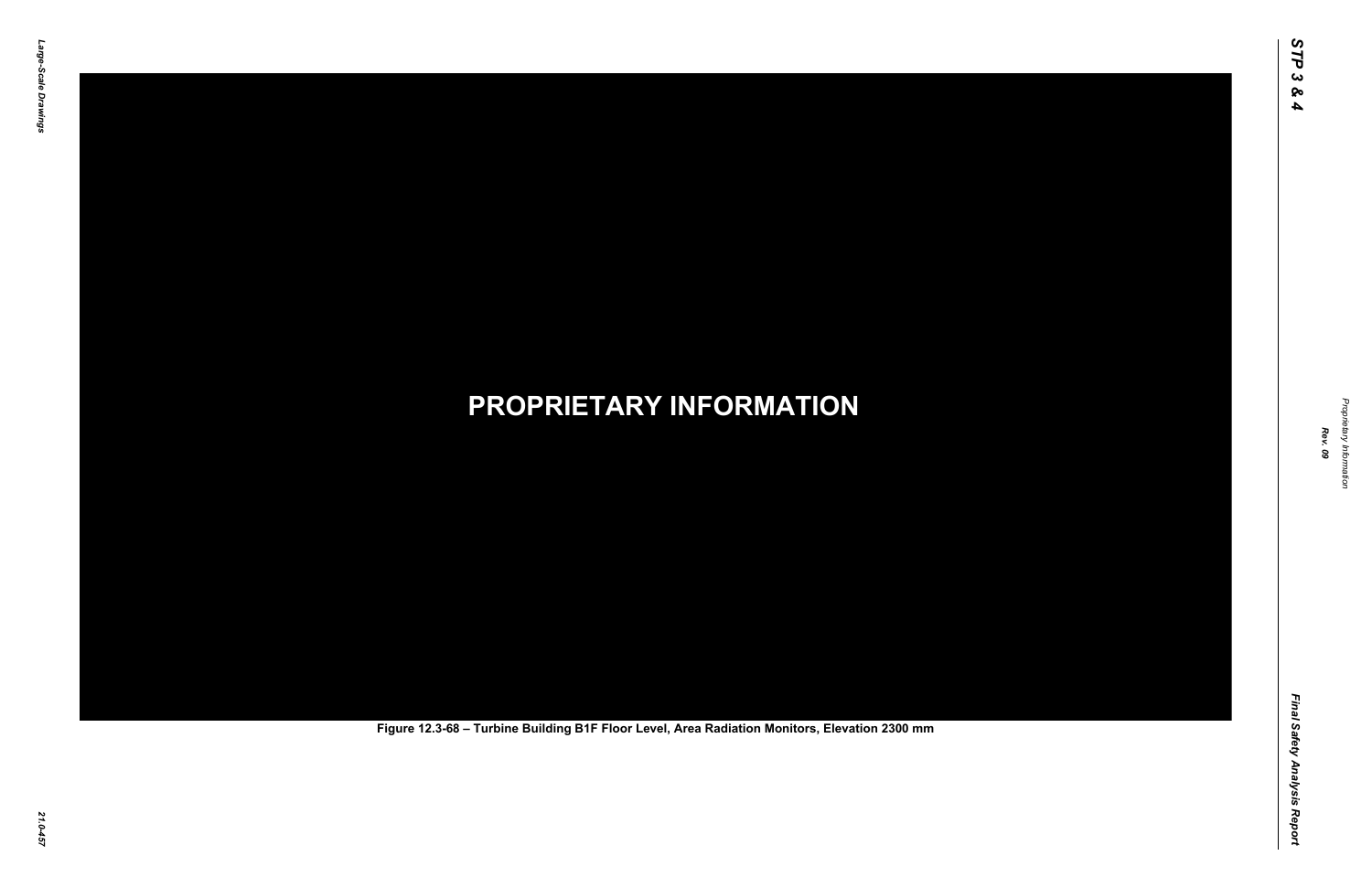Final Safety Analysis Report *Final Safety Analysis Report*



Proprietary Information *Proprietary Information*

# *21.0-458* **PROPRIETARY INFORMATION Figure 12.3-69 – Turbine Building MB1F Floor Level, Area Radiation Monitors, Elevation 6300 mm**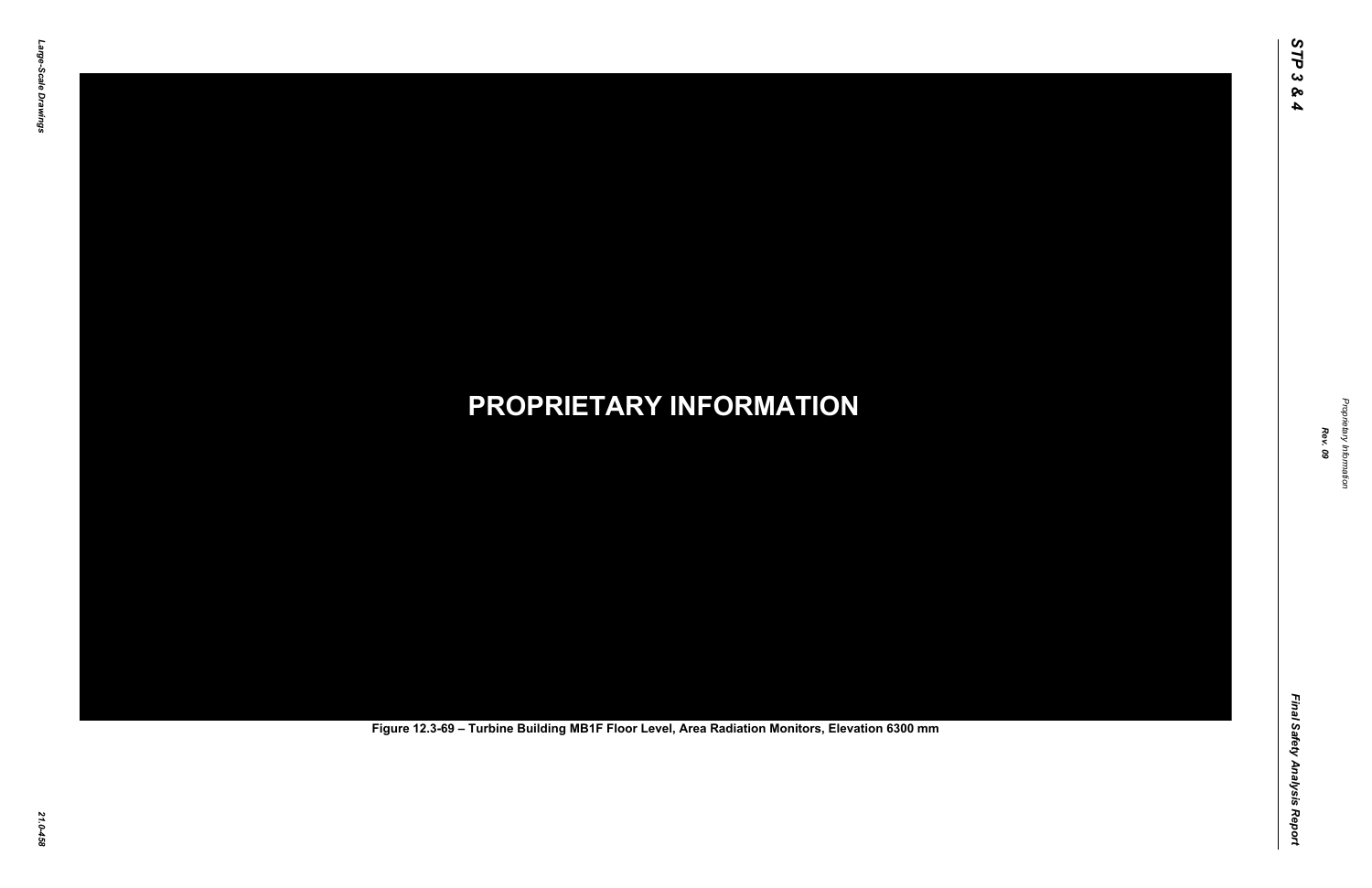Final Safety Analysis Report *Final Safety Analysis Report*



Proprietary Information *Proprietary Information*

# *21.0-459* **PROPRIETARY INFORMATION Figure 12.3-70 – Turbine Building 1F Floor Level, Area Radiation Monitors, Elevation 12300 mm**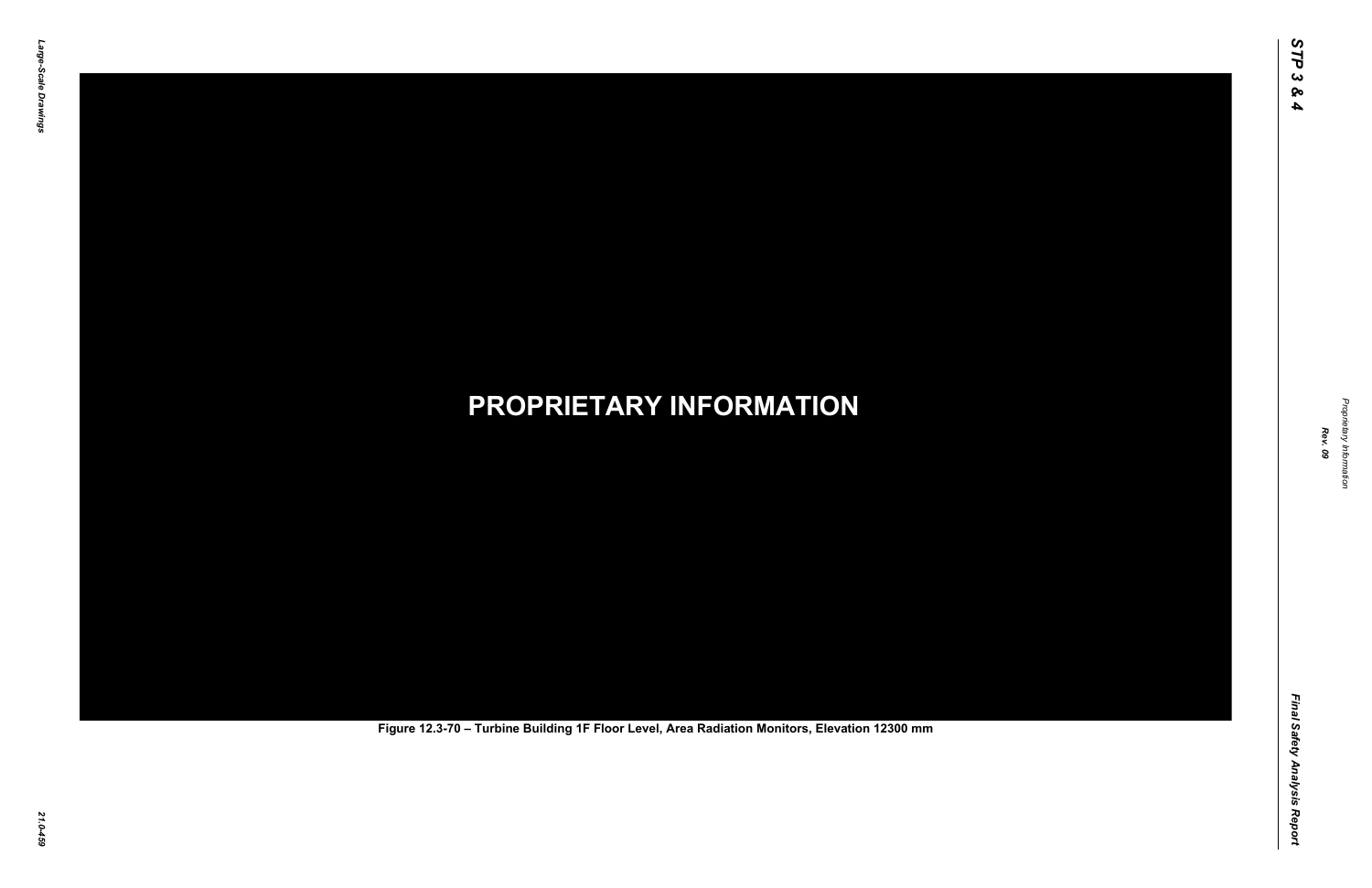Final Safety Analysis Report *Final Safety Analysis Report*



Proprietary Information *Proprietary Information*

# *21.0-460* **PROPRIETARY INFORMATION Figure 12.3-71 – Turbine Building 2F Floor Level, Area Radiation Monitors, Elevation 19700 mm**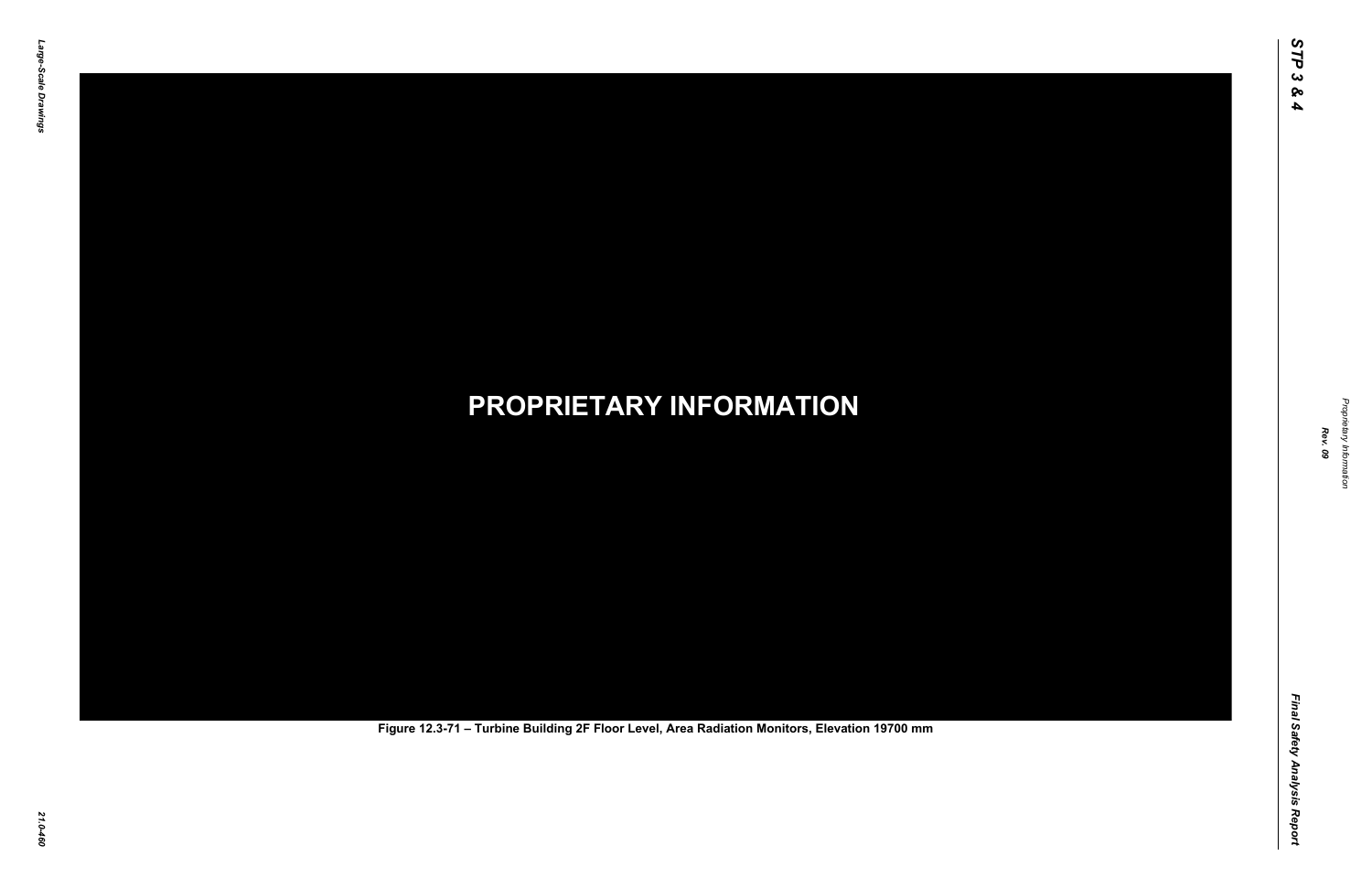Final Safety Analysis Report *Final Safety Analysis Report*



Proprietary Information *Proprietary Information*

# *21.0-461* **PROPRIETARY INFORMATION Figure 12.3-72 – Turbine BUilding 3F Floor Level, Area Radiation Monitors, Elevation 27800 mm**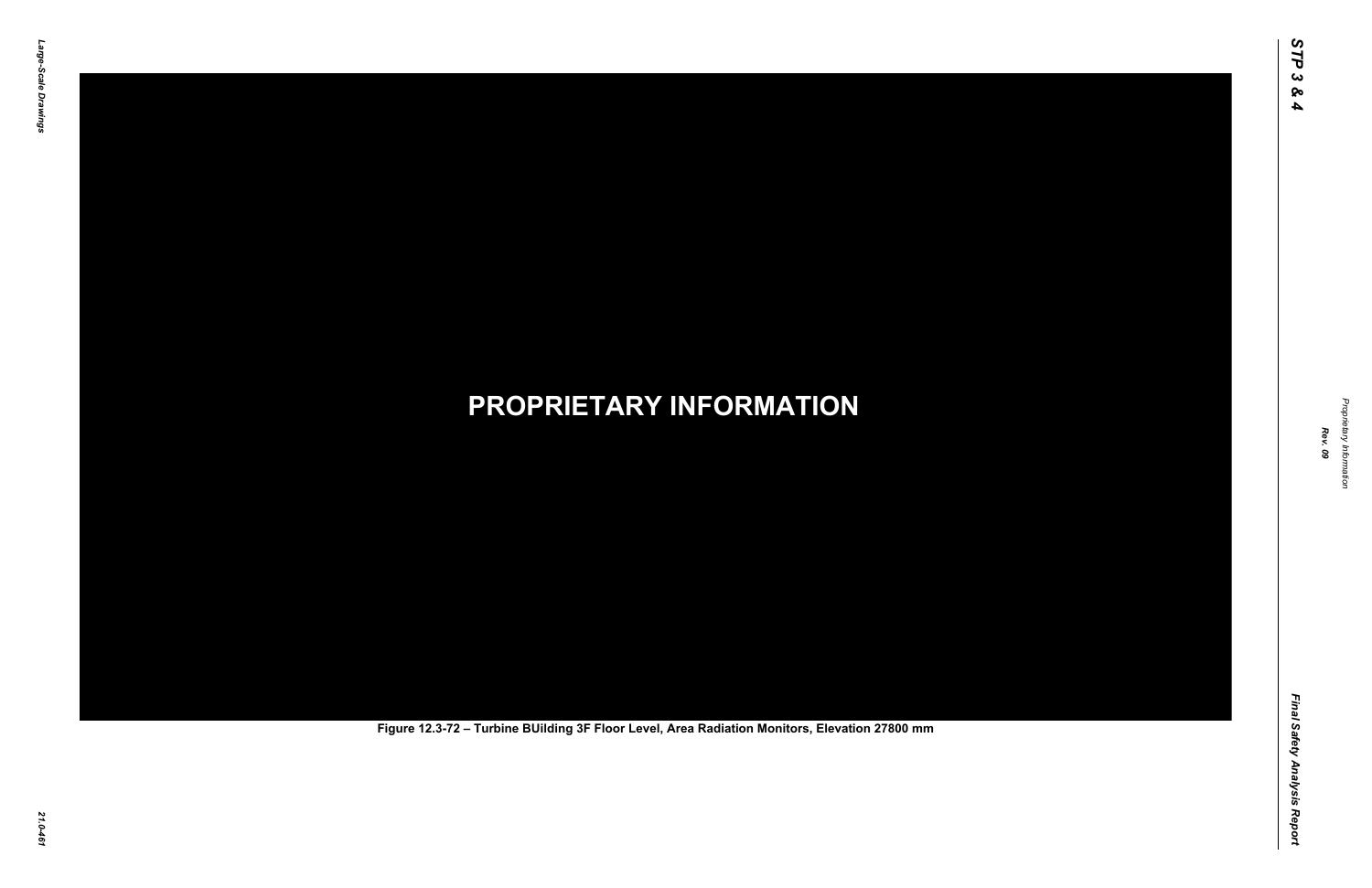Final Safety Analysis Report *Final Safety Analysis Report*



Proprietary Information *Proprietary Information*

# *21.0-462* **PROPRIETARY INFORMATION Figure 12.3-73 – Turbine Building, Area Radiation Monitors, Longitudal Section B-B**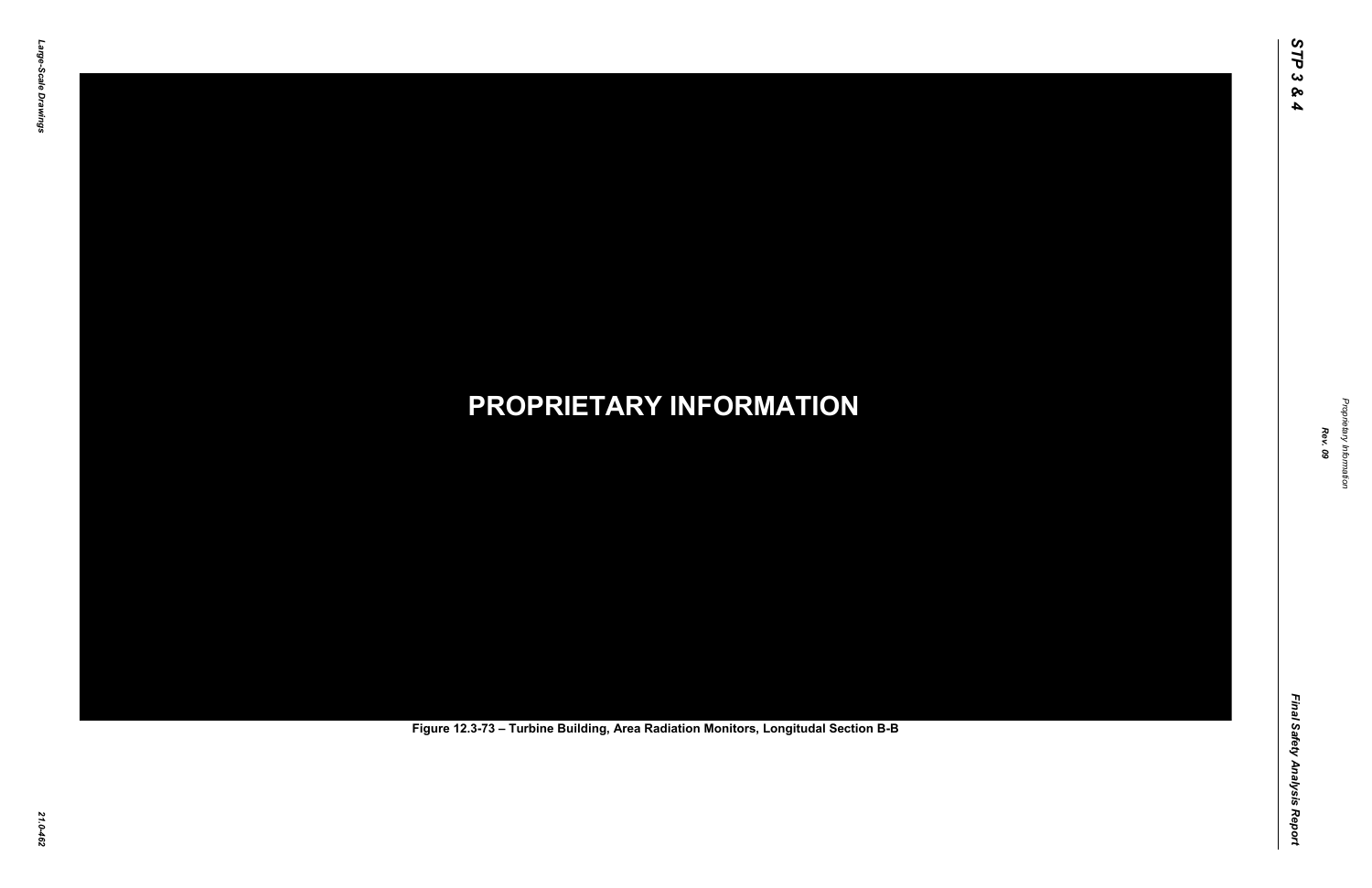Final Safety Analysis Report *Final Safety Analysis Report*



Proprietary Information *Proprietary Information*

# *21.0-463* **PROPRIETARY INFORMATION Figure 12.3-75 – Turbine Building, Radiation Zone Map, at Elevation 38300 mm**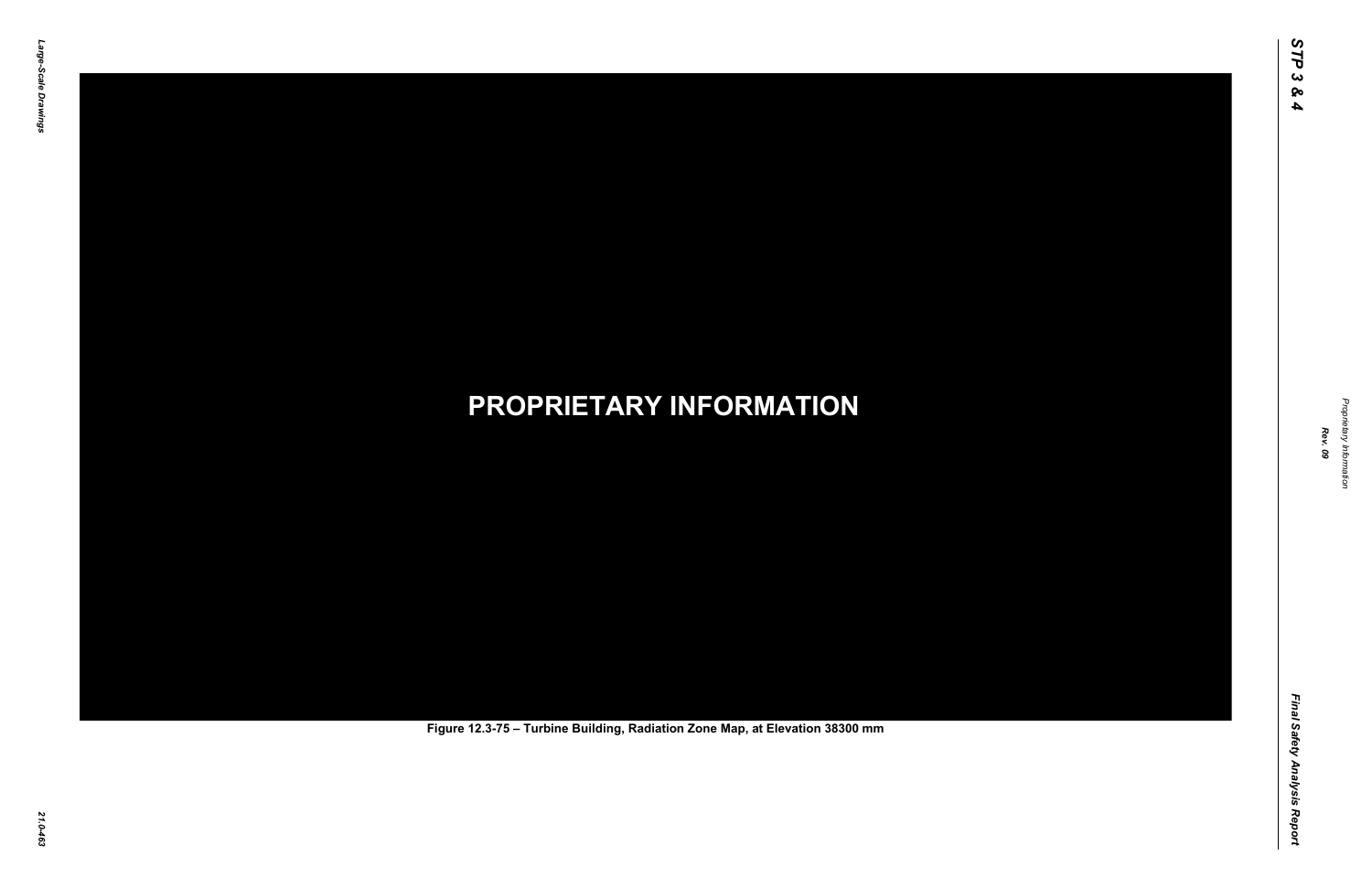Final Safety Analysis Report *Final Safety Analysis Report*



Proprietary Information *Proprietary Information*

# *21.0-464* **PROPRIETARY INFORMATION Figure 12.3-76 – Turbine Building, Radiation Zone Map, at Elevation 47200 mm**